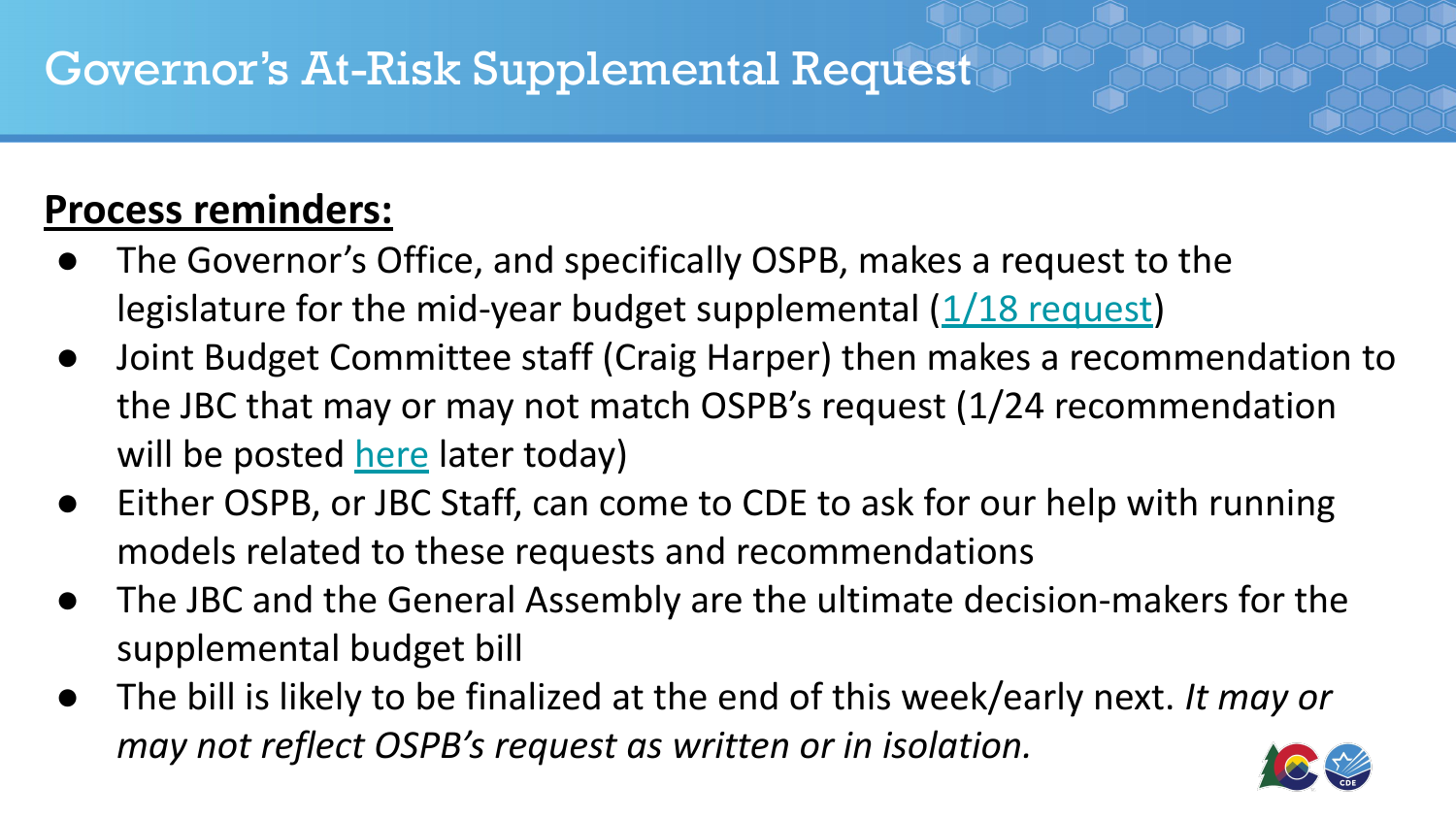### **History of the Model:**

- OSPB approached CDE to request our help with a model that would mitigate the impacts on districts of artificially depressed free and reduced lunch counts due to a lack of paper FRL applications being turned in
- CDE worked with OSPB on the assumptions behind the model, which is used to impute\* the free and reduced lunch counts that *might have been in place*  were it not for free-lunch-for-all
- The model is hypothetical and, inherently, required CDE to make assumptions and decisions about a wide variety of factors. (*This is the part where we ask for grace and admit the model is imperfect….*)

\*"assign (a value) to something by inference from the value of the products or processes to which it contributes."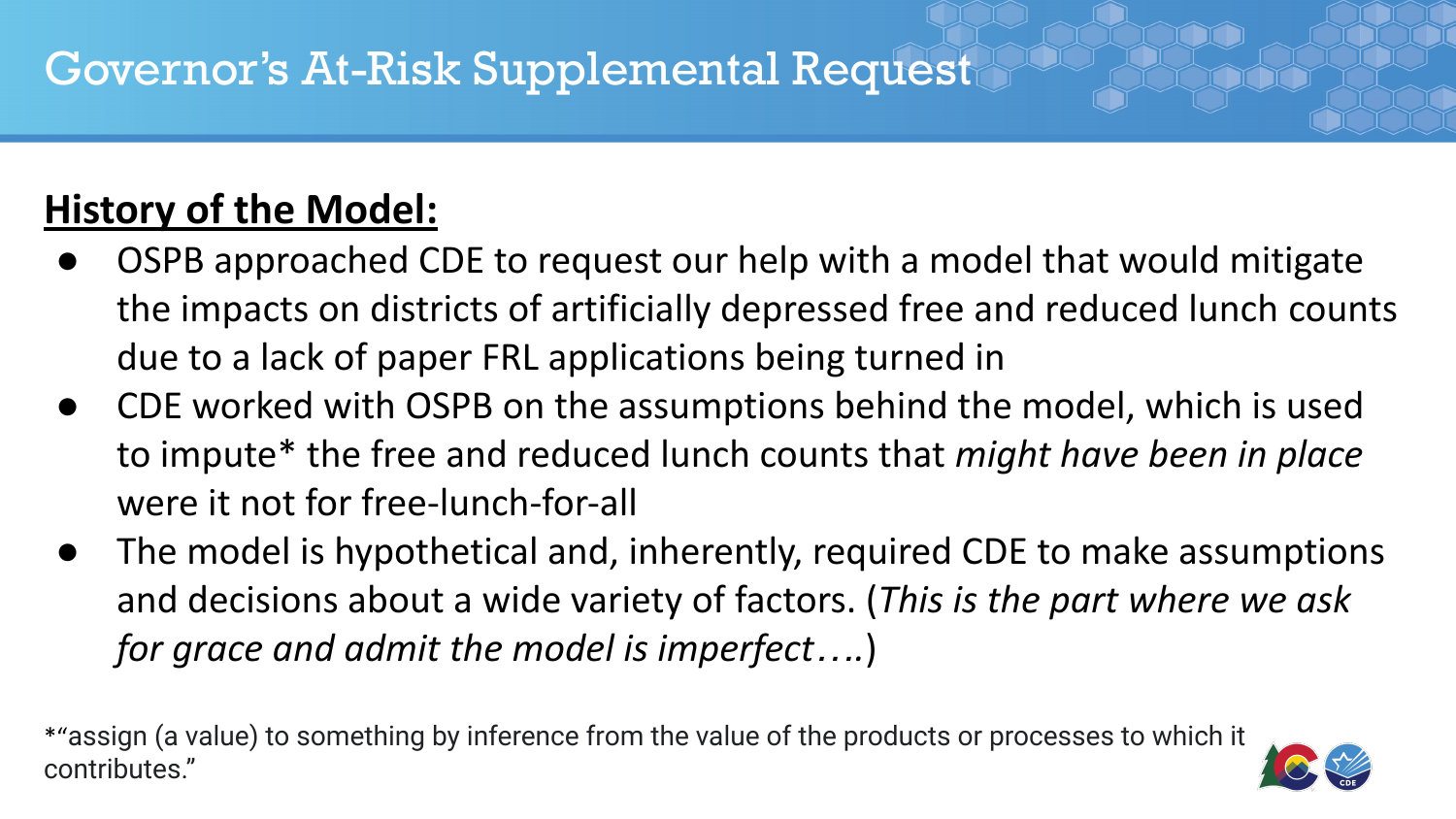### **Purpose of the Model:**

- The purpose of the model is to calculate a **one-time payment** to impacted districts to mitigate the impacts of lower-than-normal free and reduced lunch counts
- Similar to the mitigation model used last year in [SB21-053](https://leg.colorado.gov/bills/sb21-053)
- The model uses the school finance formula to calculate the total program the district would have received using the imputed counts
- It then looks at the difference between that total program amount, and the district's total program amount as of January 2022 with the actual counts
- The difference is the one-time payment. If the difference is negative, the district is held harmless.

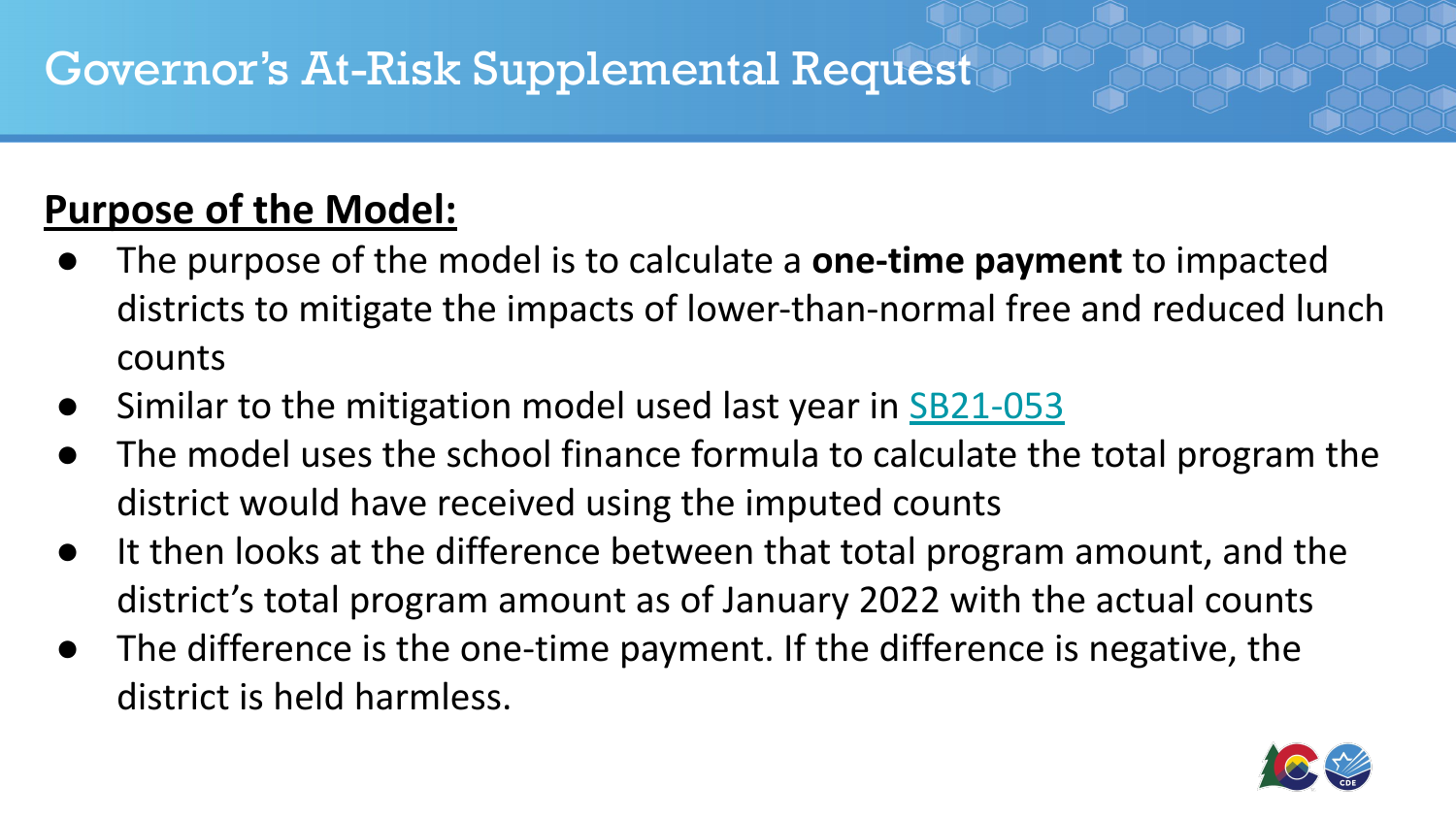

program amount uses the actual counts

The imputed counts and the imputed total program are ONLY The official total<br>used to calculate the one-time payment!

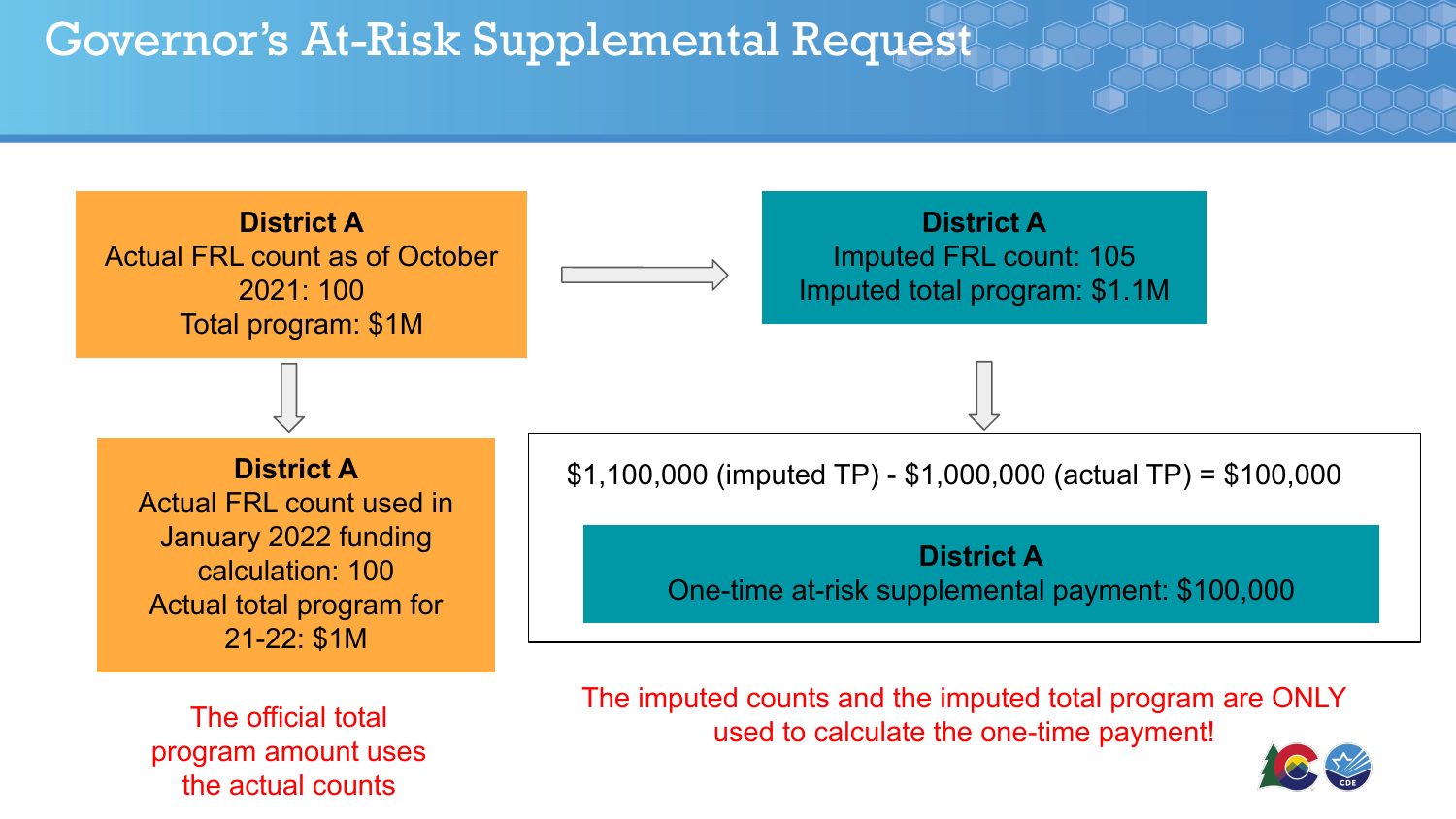#### **Mechanics of the Model:**

- **● Step 1: Impute the free and reduced lunch counts that might have come to pass were it not for free-lunch-for-all**
- Methodology:
	- 1. Impute free count using percentage of direct cert students within free count in 2019-20; extrapolate using 2021-22 direct cert count to create the imputed free count.
	- 2. Impute reduced count using ratio of free to reduced students in 2019-20; extrapolate using 2021-22 reduced count to create the imputed reduced count.
- Compare the new imputed counts to the actual. Hold harmless if needed.

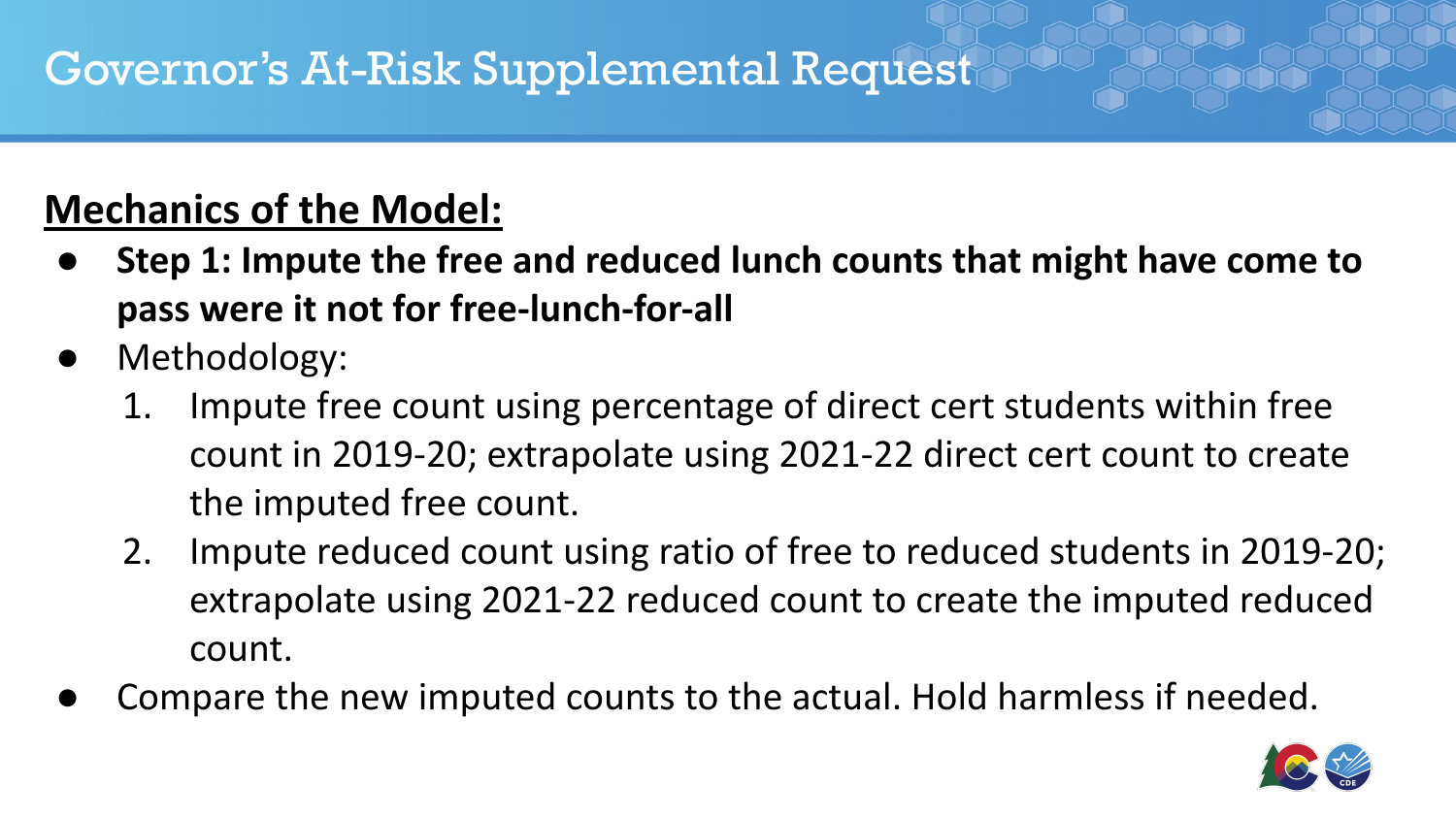#### **Mechanics of the Model:**

- **● Step 2: Determine the imputed total program using the imputed counts**
- Methodology:
	- 1. Replace the value on V7 with the imputed FRL count
	- 2. Replace the value on V6 using the state average 1-8 FRL percentage from the January (actuals) run
	- 3. Adjust the BSF percentage (hold overall BSF constant)
- Compare the imputed total program to the actual January total program. The difference is the district's one-time at-risk supplemental payment. Hold harmless if needed.
- Total of one-time payments =  $\frac{1}{3}$
- OSPB's request \$95M

$$
91,433,759.66
$$

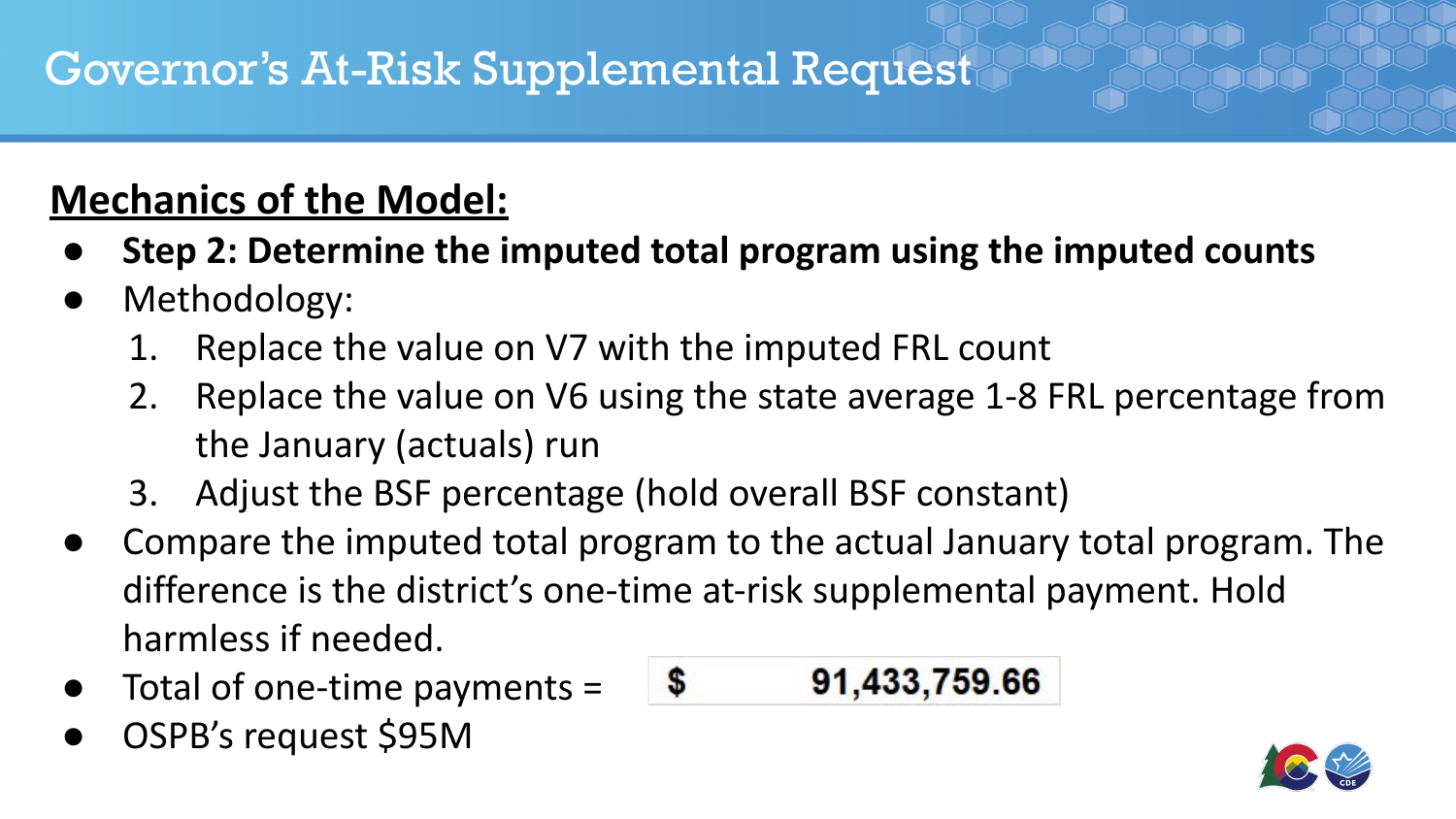#### **Crosswalk to [Posted Runs File:](https://www.cde.state.co.us/cdefinance/fiscal_year_2021-22_school_finance_funding)**

- FY2021-22 Governor's Office Supplemental Budget Request for Supplemental At-Risk Funding, January 2022
	- Please note: this is a supplemental budget request and does not guarantee additional funding.
- This tab shows the imputed counts and methodology by district (Step 1): **Adj FRL Counts**
- This tab shows the imputed total program, using the imputed counts on line V7 (Step 2): Funding Calc w Adj FRL Counts
- This tab shows the actual January 2022 total program, using the actual counts on line V7 (Step 2): Funding Calc Jan 2022
- This tab shows the summary, including the difference between the imputed total program and the actual January 2022 total program, leading to the one-time supplemental at-risk payments: | Summary By Dist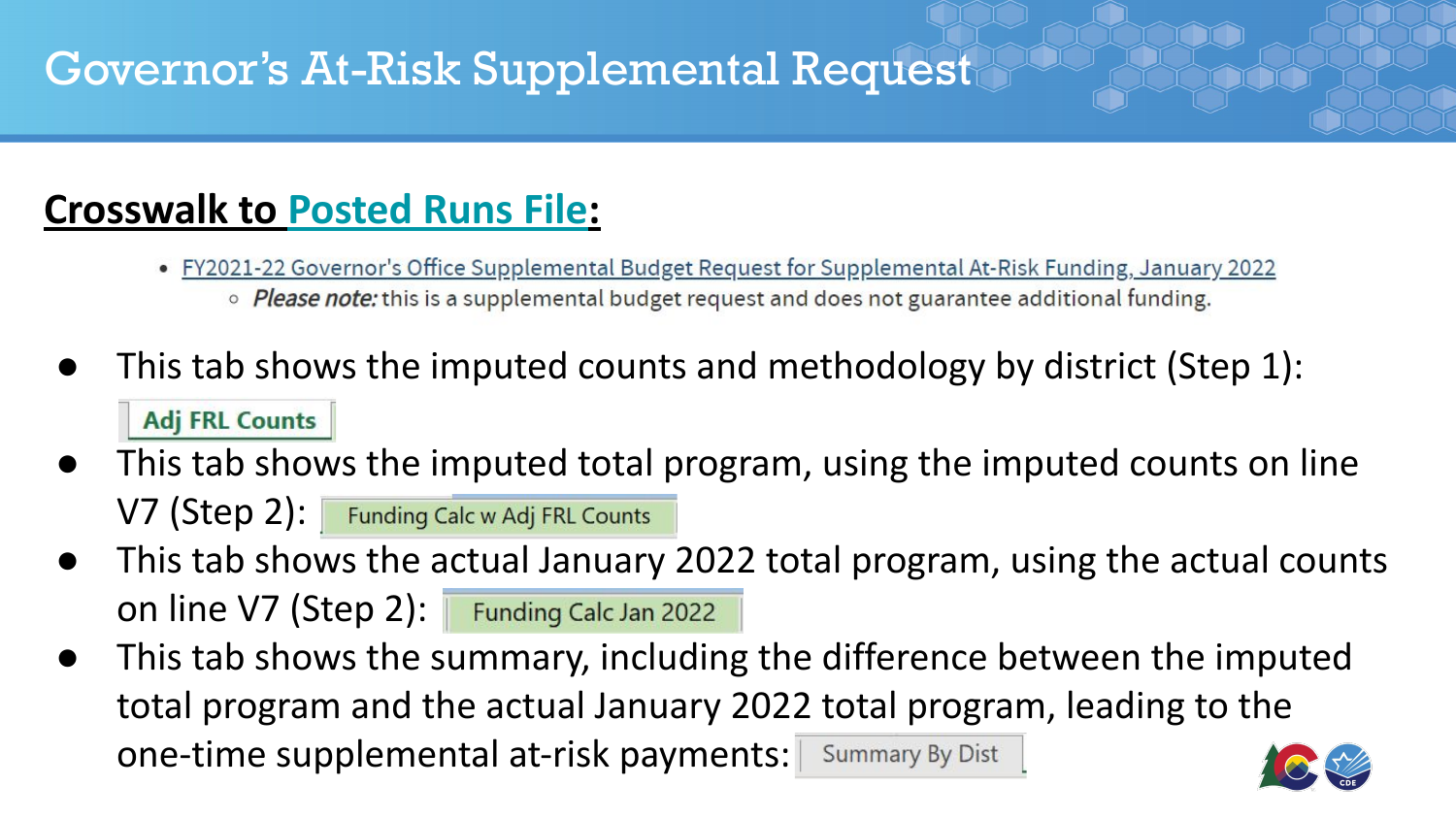#### **REMEMBER!**

- It was decided that the fairest way to determine payments to districts was to put the imputed counts through the formula to determine the change in total program funding. The formula is very complex! **Changing one or two values leads to multiple downstream effects, and sometimes outcomes that are hard to predict.**
- The formula is the tool we have to determine the costs of additional at-risk students to districts. It may not do so perfectly–but it was agreed that it is the best tool we have available.

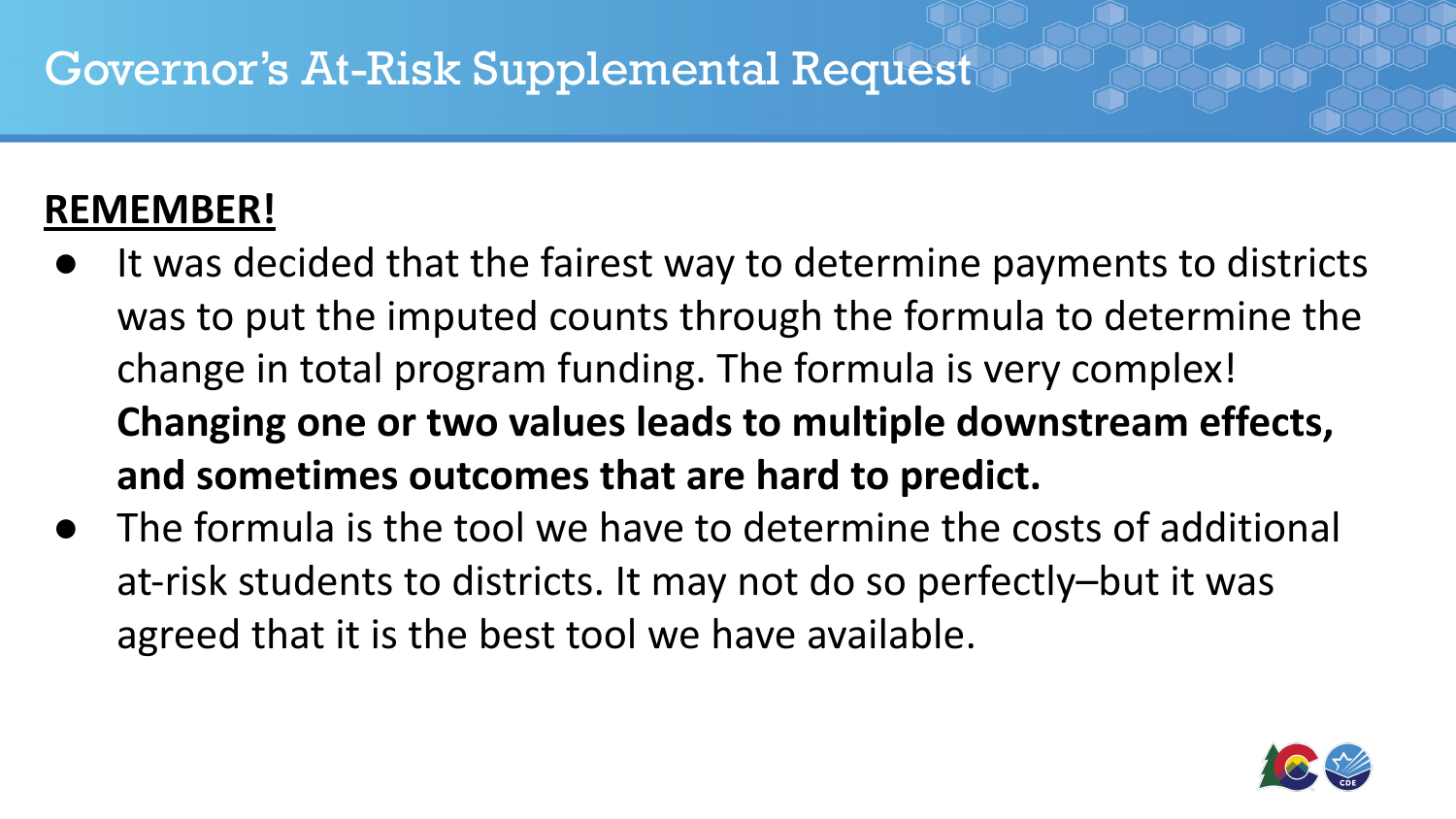#### **REMEMBER!**

- The imputed counts and the imputed total program are **ONLY** used to determine the one-time at-risk supplemental payments to districts.
- The January 2022 total program is still the "official" total program amount for your district–barring any other changes coming in the bill.
- The imputed counts will never be used in the "official" total program funding calculation.
- This is currently just a request–it may or may not end up in the final bill in this manner, or at all.